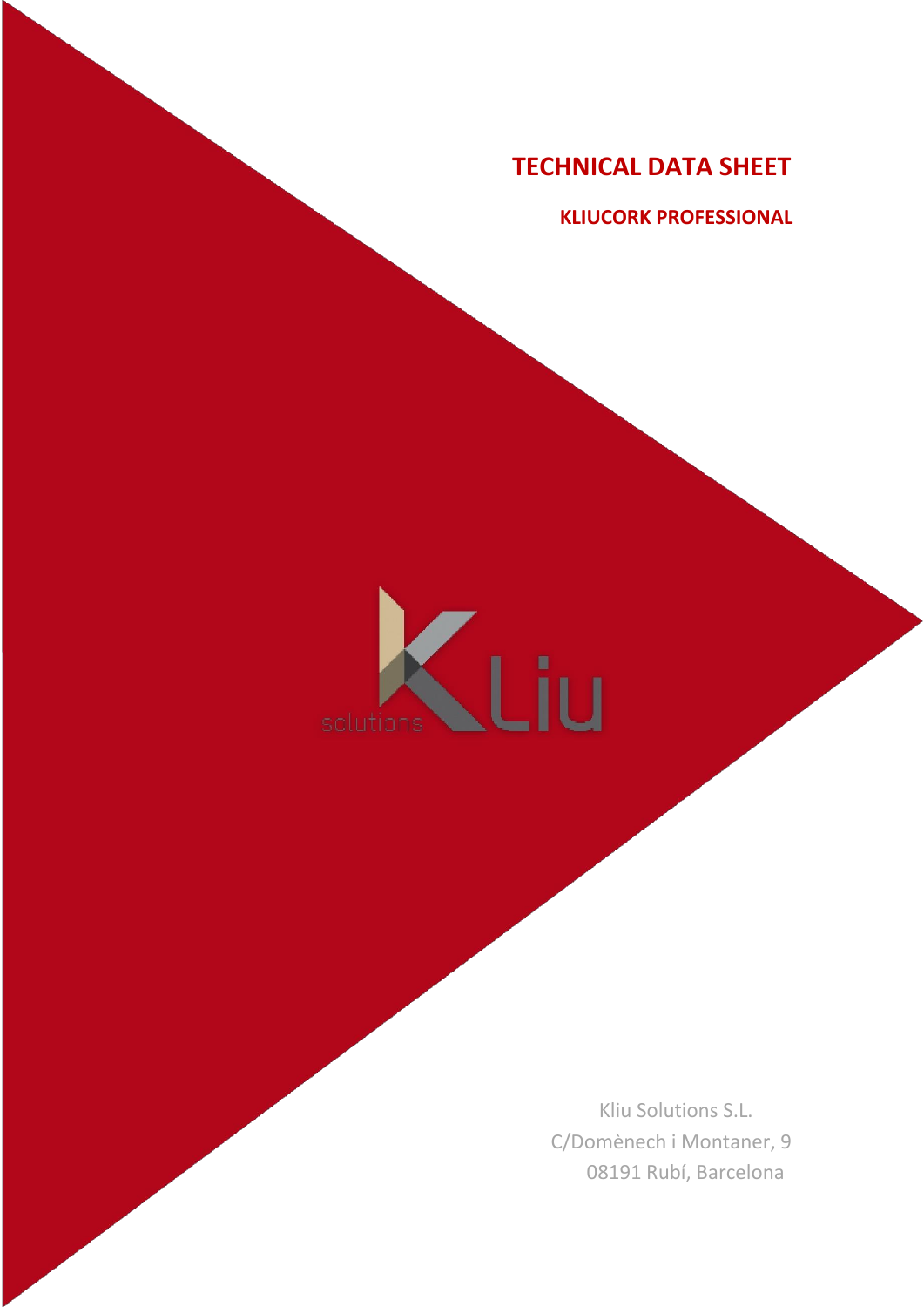

## **KLIUCORK PROFESSIONAL**

**A non-polluting cladding based on natural micronized cork dispersed in wateremulsified resins to form acrylic copolymers, developed especially for insulation and soundproofing. Highly elastic and flexible and very hard-wearing, it is ideal for the cladding and protection of façades, retaining walls, warehouse roofs, thermal bridge breaks, improving thermal and sound insulation, breathability, getting rid of condensation, etc.**

### **PRESENTATION**

- A thick, water-based, ready-to-use paste
- Density: ≥ 820 kg/m3
- Solids content: 35.5 ± 1 %
- Natural micro-rough appearance
- Choice of 24 colour shades Option of creating new colours, depending on quantity
- Pleasant, temporary smell
- Easy-to-handle 12 kilo containers

### **TECHNICAL PROPERTIES**

- Much improved thermal insulation thanks to heat diffusion in façades as well as interiors.
- Excellent breathability, ideal for damp resulting from capillarity or condensation.
- Total waterproofing.
- Excellent sound insulation properties:
	- By transmission
	- By resonance
	- By impact
- Extremely flexible.
- Excellent resistance to adverse weather, damp and UV rays.
- Anti-saltpetre solution.
- Excellent adherence to concrete, fibre cement, brick, tile, asphalt membrane, paving stones, metal, PVC (\*) and glass. On other plastics, it is advisable to carry out adherence tests in advance.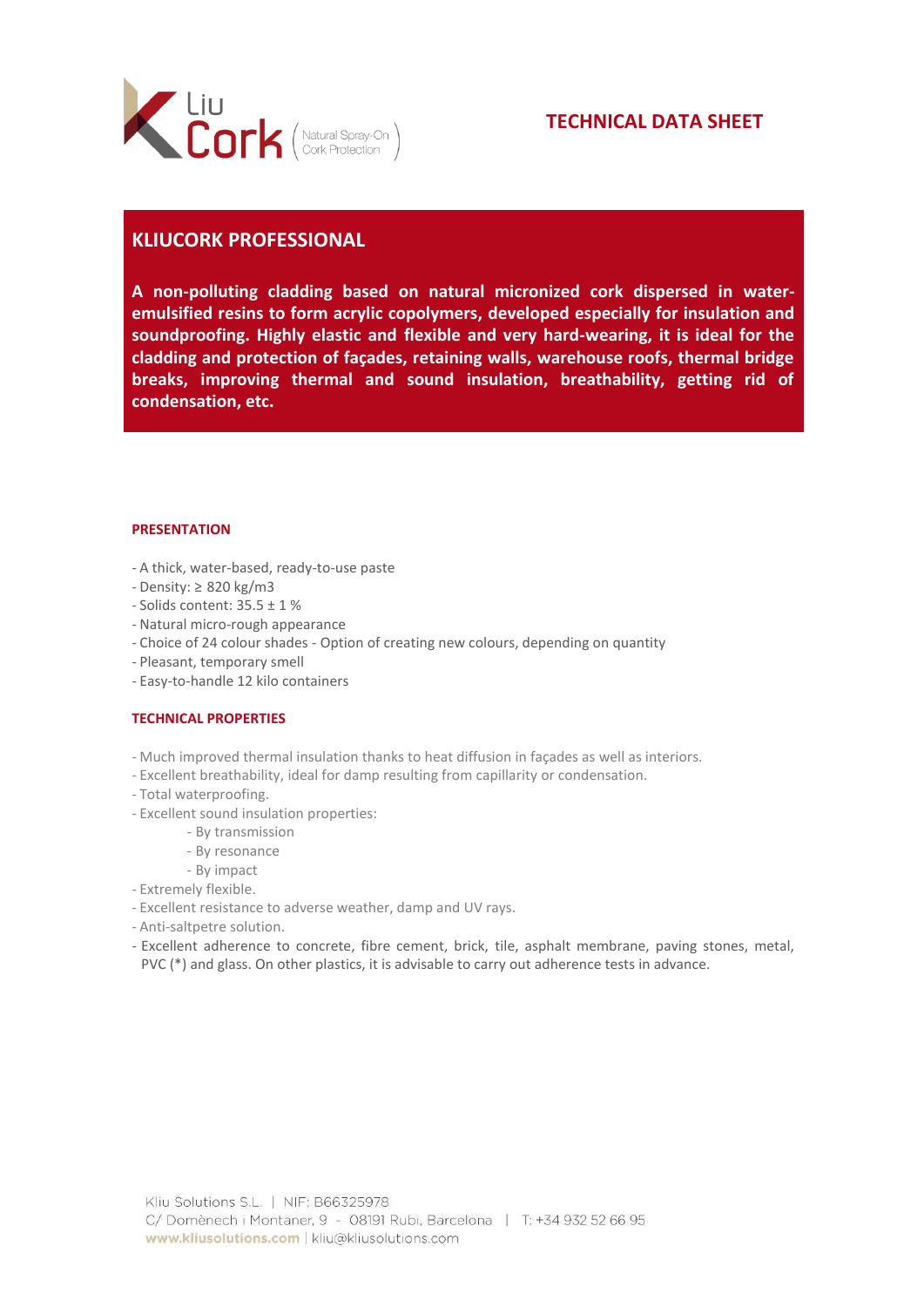

## **METHOD OF USE** (\*\*)

Before application, stir the contents of the container well using a low-revolution mechanical stirrer to ensure the product is evenly mixed. DO NOT DILUTE!

The product should ideally be applied by spray gun. It can be used with a plaster trowel or a paint roller if this is only for touch-ups.

- Ambient application temperature: -2ºC to +45ºC.
- Recommended coat thickness, with a minimum of two coats: 1.5 mm (3 mm total).
- You can increase its soundproofing properties by applying more coats.
- Dry to the touch: 5 hours at 20ºC.
- Totally dry: 12-24 hours (for a coat of 2-5 mm).
- Yield: ± 2.5 kg/m².
- Cleaning of tools: water only.

| <b>PROPERTIES</b>                           | <b>RESULTS</b>  | <b>MEASUREMENT</b><br><b>UNITS</b> | <b>METHOD</b>                            |
|---------------------------------------------|-----------------|------------------------------------|------------------------------------------|
| Fire performance                            | Euroclass Bs2d0 | $---$                              | <b>UNE-EN 13501-1</b>                    |
| Ventilation/Breathability                   | 75              | %                                  | Experimental                             |
| Waterproofing                               | 100             | %                                  | Edward B.<br>Grunau method               |
| Compressive strength                        | $\geq 15$       | kPa                                | MSZ EN 826:1997                          |
| Thermal conductivity                        | 0.048           | $\lambda$ (kcal/h ºC m)            | <b>UNI 7745</b>                          |
| Tensile strength                            | 20N/5           | cm                                 | UNE 53112/98                             |
| Encapsulation of fibre<br>cement/asbestos   | Ideal           |                                    | UNI 10686 - 10                           |
| Fracture elongation                         | 11 to 33        | %                                  | UNE 53112/98                             |
| Resistance to immersion in seawater         | Stable          |                                    | 7 days immersed in sea<br>and salt spray |
| Accelerated ageing in salt spray<br>chamber | 5               | years                              | UNE 104.242 1/95                         |